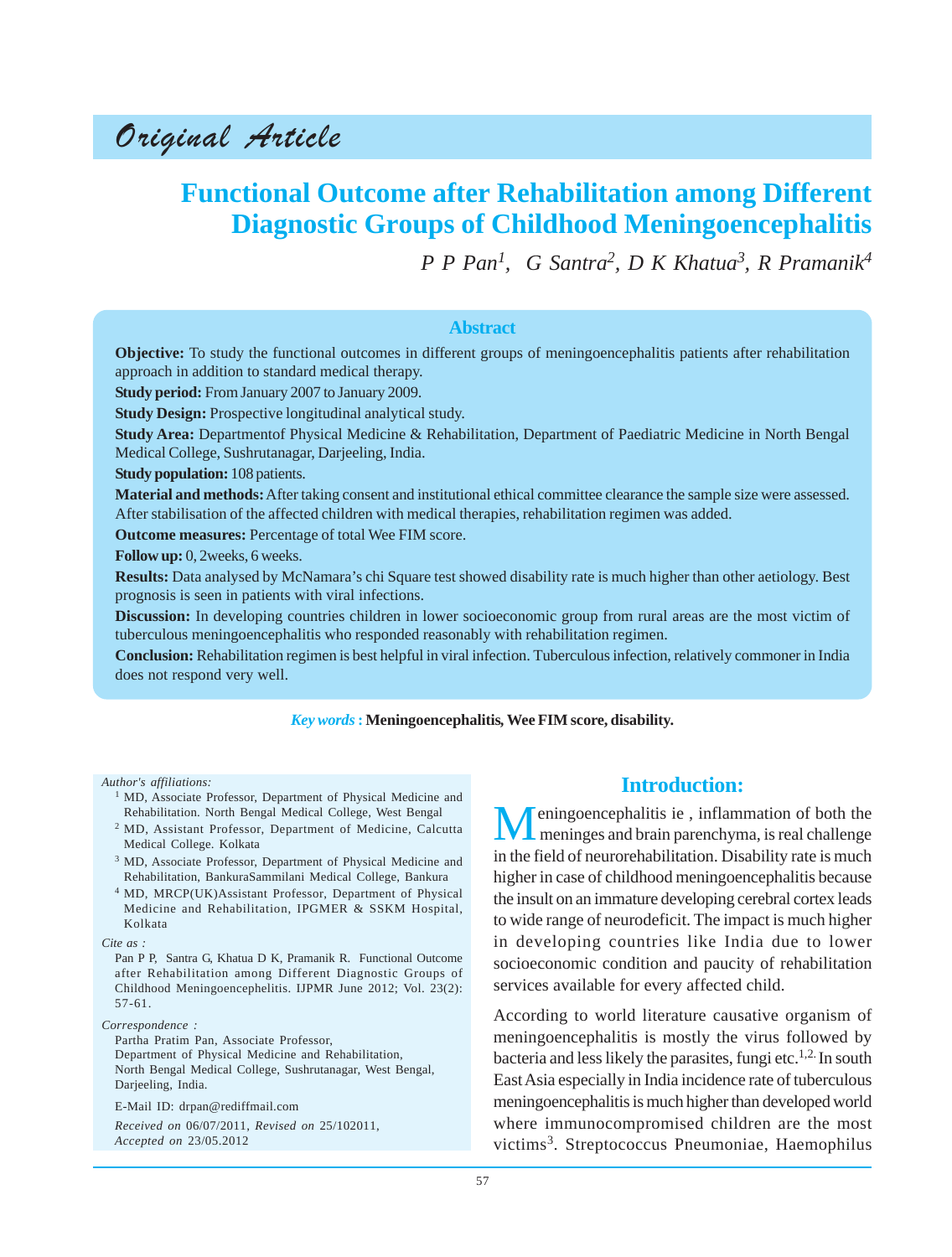*influenzae* and *Neisseria meningitides* are common causes of acute bacterial meningitis (ABM) in children during post-neonatal period.<sup>4-8</sup> ABM in early childhood may lead to several potential disabilities including hemiparesis, quadriparesis, visual field defect, cortical blindness, sensoryneural hearing loss, cranial nerve palsies, cerebral palsy, ataxia, complex seizure disorders, learning disabilities, obstructive hydrocephalus, behaviour disorder, neuropsychiatric dysfunction, brain atrophy and so on  $8-11$ 

Viruses account for most cases of acute meningoencephalitis and enteroviruses (non-polio enteroviruses) are most common among them. Enteroviruses like echoviruses, coxackie virus A and B commonly cause meningitis. Arboviruses cause meningoencephalitis rather than pure meningitis. Japanese B virus is the biggest offender of this group worldwide. Other causes of viral meningitis are HSV-1, HSV-2, mumps, measles, varicella zoster virus etc. Long-term neurological sequel in children from viral meningoencephalitis include quadriparesis, hemiparesis, and neurogenic bladder, loss of speech, blindness, sensorineural hearing loss, seizure disorders, hydrocephalus, parkinsonian features, cranial nerve palsy, learning disabilities, and behaviour disorders and so on. Herpes simplex and arbovirus infections, including Japanese B encephalitis, can cause in severe neurological disorders.<sup>12-14</sup> A study<sup>15</sup> conducted in UK on children with meningitis during first year of life revealed that 42 per cent of children with echovirus meningitis had mild or moderate neurological disabilities till five years of age.

Survivors of TBM may have permanent neurological sequelae. In TBM, dense exudate envelops the arteries and cranial nerves and causes blockade in the flow of CSF, which in turn leads to hydrocephalus. Development of arteritis and infarctions of brain lead to hemiplegia, quadriplegia and other neurodeficits.Due to the variably of disease distribution in India and wide range of neurodeficit and functional impairment, disability spectrum is really different. This project is a humble attempt to find out the efficacy of rehabilitation regimen in meningoencephalitis in a developing country.

### **Materials and Methods:**

The present prospective longitudinal analytical study was conducted in the Departmentof Physical Medicine & Rehabilitation and Department of Pacdiatric Medicine in North Bengal Medical College, Sushrutanagar, Darjeeling, India during the period from January 2007 to January 2009. The patients admitted in the department of Paediatric Medicine in North Bengal Medical College in their age group of 3 to 12 years with meningoencephalitis confirmed clinically, radiologically by CT scan, biochemically by CSF picture with Glasgow coma scale of 15 were included in this study with following exclusion criteria:

- 1. Neurological and haemodynamic instability
- 2. Glasgow coma scale <15
- 3. Past history of neurodeficit like cerebral palsy, Down's syndrome etc.
- 4. Hypothyroidism
- 5. Congenital cyanotic heart disease.

Informed consent was obtained from parents of all children and the study was carried out in accordance with the Institutional Ethical Committee. After stabilisation of the patients with appropriate medical treatment like anticonvulsant, antiviral, antibiotic, antituberculous medications etc, a detailed history was taken and clinical examination was done. The relevant clinical findings and history were recorded in the proforma.

### **Non-pharmacological management protocol**

The following rehabilitation protocol was adopted in each case of meningoencephalitis depending on the involvement.

- A. *Posture and positioning:* Patients were advised care of the back with frequent change of posture. Proper positioning of all affected limbs was maintained to avoid contractures. Upper limb were kept with shoulder in 90 degree abduction, elbow in 90 degree flexion, wrist in full 30 degrees dorsiflexion and fingers in hand in the form of a grip of a cylindrical object.The lower limb was kept with hip in 30 degree abduction,knee in full extension and ankle in neutral position.
- B. *Exercises:* Passive exercise of all affected joints was demonstrated to the parents of each case. They were advised to perform full range of movement at each affected joint, 10 times each and 5 to 6 times a day. Stretching exercise and PNF were also advised in appropriate situation. Sitting balance with or without support followed by standing balance and gait training recommended gradually.
- C. *Orthotic management:* Like AFO (ankle foot orthosis), WHO (wrist hand orthosis) was advised in selected cases.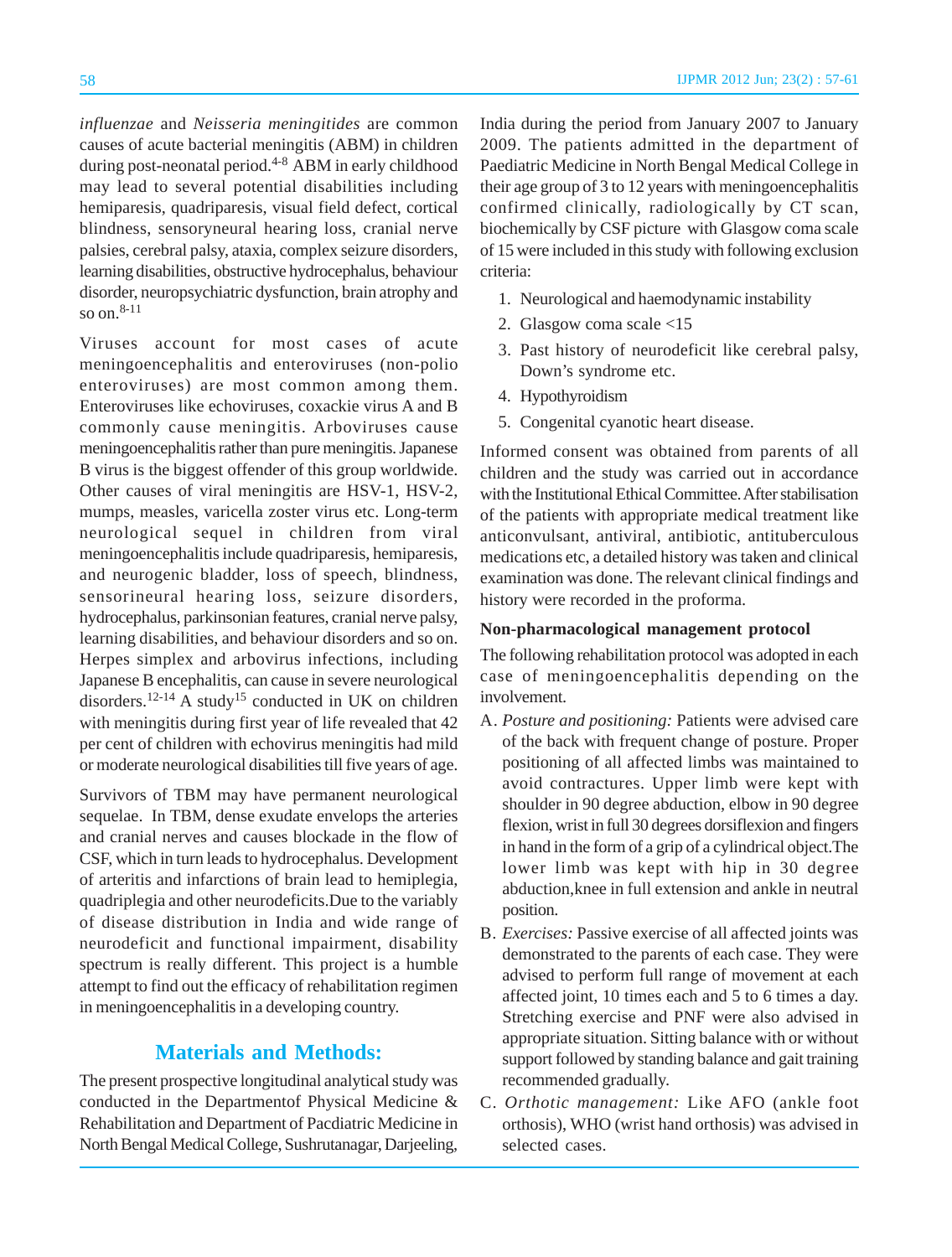- D. *Training of ADL activities:* Each child was given training of activities of daily life so that they can develop self confidence and independence in their day to day life. They were also advised speech therapy and counselling by psychotherapist for their abnormal behaviour as needed.
- E. *Nutritional Supplement:* Nutritional supplemention the diet like plenty of milk and its products, sunlight exposure every day for half an hour in the morning, fruits, calcium, iron, vitamin B complex and vitamin D etc.

After initial visit all the patients were followed up at 2 weeks, 6 weeks and detail follow - up results were recorded at 3 months.

#### **Functional assessment:**

For assessment of activities of daily living (ADL), we used the Wee FIM (functional independence measures) instrument. (Annexure 1).

Because total normal Wee FIM score varies with age up to the age of seven years, we calculated the percentage of total Wee FIM score of a patient with respect to normal total Wee FIM score of the particular age group of that patient for easy comparison.Functional disability had been described in the study in five grades including:

| <b>Disability grade</b> | % of Wee FIM score |
|-------------------------|--------------------|
| Normal or no disability | 100\%              |
| Mild                    | $90 - 99\%$        |
| Moderate                | $60 - 89\%$        |
| Severe                  | 30-59%             |
| Very severe/profound    | $<30\%$            |

### **Results :**

At the end of the study period a thorough statistical analysis by McNamara's Chi-square test was done. In this study population boys were dominating with a male: female ratio of 62:46. Most of the studied patients belonged to rural areas (rural:  $urban = 8:1$ ). In this whole study group the children from lower socio economic strata of society clearly outnumbered the patient from higher socioeconomic group with a ratio of 8:1. Interestingly it was noted that 27 out of 108 patients were affected by tuberculous infection (61 viral and 20 bacterial infections documented).

Clinical status at the end of 6 weeks:

| <b>Clinical status</b> | No of cases |
|------------------------|-------------|
| Loss of speech         | 5           |
| Hemiparesis            | 9           |
| Quadriparesis          | 5           |
| Inability to stand     | 6           |
| History of seizures    | 8           |
| Spasticity             | 18          |
| <b>Rigidity</b>        | 3           |
| Bladder involvement    | 9           |
| Abnormal behaviour     | 14          |
|                        |             |

**Table 1:** *Assessment of Tuberculous Meningitis Patients (n=27)*

| Parameters:<br><b>Functional ability</b><br>(Wee FIM scale) | Initial<br>assessment<br>(No. of Patients) | Second<br>assessment<br>(No. of Patients) | Final<br>assessment<br>(No. of Patients) |
|-------------------------------------------------------------|--------------------------------------------|-------------------------------------------|------------------------------------------|
| Normal                                                      |                                            |                                           | 5                                        |
| Mild                                                        | $\mathcal{D}_{\cdot}$                      | 5                                         |                                          |
| Moderate                                                    |                                            | 8                                         | 6                                        |
| Severe                                                      | 8                                          | 6                                         | 5                                        |
| Very severe<br>/profound                                    | 10                                         |                                           |                                          |

**Table 2:** *Assessment of Viral Meningitis Patients (n=61)*

| Parameters:<br><b>Functional ability</b><br>(Wee FIM scale) | Initial<br>assessment<br>(No. of Patients) | Second<br>assessment<br>(No. of Patients) | Final<br>assessment<br>(No. of Patients) |
|-------------------------------------------------------------|--------------------------------------------|-------------------------------------------|------------------------------------------|
| Normal                                                      |                                            | 19                                        | 52                                       |
| Mild                                                        | 6                                          | 21                                        | 5                                        |
| Moderate                                                    | 11                                         | 10                                        | $\mathcal{D}_{\cdot}$                    |
| Severe                                                      | 19                                         |                                           |                                          |
| Very severe<br>/profound                                    | 25                                         |                                           |                                          |

#### **Table 3:** *Assessment of Bacterial Meningitis Patients (n=20)*

| Parameters:<br><b>Functional ability</b><br>(Wee FIM scale) | Initial<br>assessment<br>(No. of Patients) | Second<br>assessment<br>(No. of Patients) | Final<br>assessment<br>(No. of Patients) |
|-------------------------------------------------------------|--------------------------------------------|-------------------------------------------|------------------------------------------|
| Normal                                                      |                                            | 2                                         | 10                                       |
| Mild                                                        | $\mathcal{D}_{\cdot}$                      | 5                                         | 5                                        |
| Moderate                                                    | 5                                          | 7                                         | $\mathfrak{D}_{\cdot}$                   |
| Severe                                                      |                                            | 4                                         | $\mathfrak{D}_{\cdot}$                   |
| Very severe<br>/profound                                    | 6                                          | 2                                         |                                          |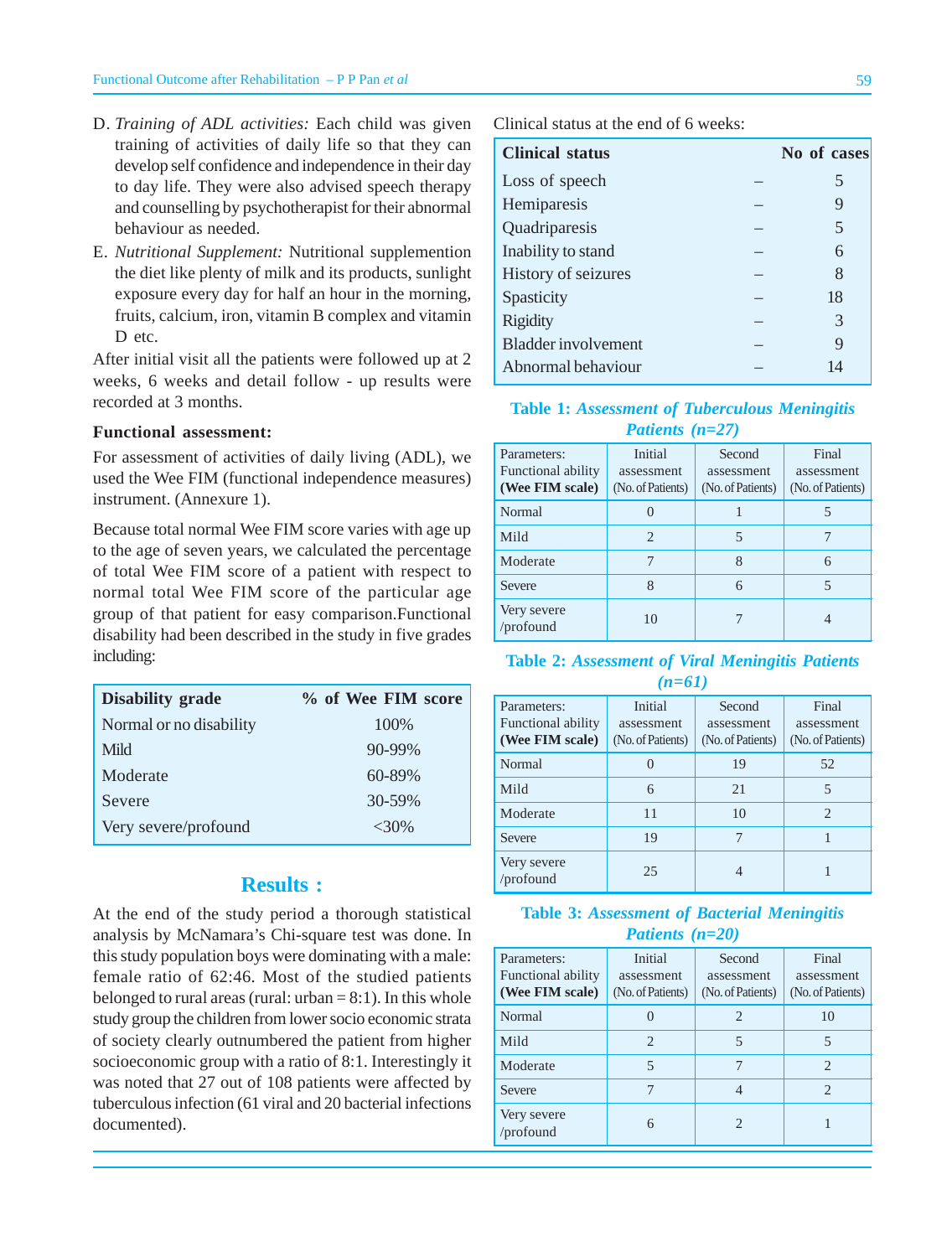| Parameters:<br>Functional ability<br>(Wee FIM scale) | <b>Tuberculous</b><br>meningitis, n-27<br>(% of patients) | Viral meningities,<br>$n=61$<br>(% of patients) | Bacterial meningitis,<br>$n=20$<br>(% of patients) | P value |
|------------------------------------------------------|-----------------------------------------------------------|-------------------------------------------------|----------------------------------------------------|---------|
| A. Normal                                            | 5(18%)                                                    | 52 $(85%)$                                      | $10(50\%)$                                         | $-.05$  |
| <b>B.</b> Disabled                                   | 22(82%)                                                   | 9(15%)                                          | $10(50\%)$                                         | < 0.05  |
| Mild                                                 | 7(26%)                                                    | $5(8.2\%)$                                      | 5(25%)                                             |         |
| Moderate                                             | 6(22%)                                                    | $2(3.3\%)$                                      | 2(20%)                                             |         |
| Severe                                               | 5(19%)                                                    | $1(1.6\%)$                                      | 2(20%)                                             |         |
| Very severe/profound                                 | 4(15%)                                                    | $1(1.6\%)$                                      | 1(5%)                                              |         |

#### **Table 4:** *Comparison of Functional Outcome of Three Groups of Meningoencephalitis Patients at the end of Study*

#### **Annexure 1:**

|                              | Score |                                                |
|------------------------------|-------|------------------------------------------------|
| No helper:                   | 7.    | Complete independence (timely safely)          |
|                              | 6.    | Modified independence (device)                 |
| Helper- modified dependence: | 5.    | Supervision (subject = $100\%$ )               |
|                              | 4.    | Minimal assistance (subject = $75\%$ or more)  |
|                              | 3.    | Moderate assistance (subject = $50\%$ or more) |

Helper complete dependence: 2. Maximal assistance (subject = 25 % or more)

1. Total assistance or not testable (subject  $< 25\%$ )

**Wee FIM levels:**

Disability status was variable according to the aetiology of disease.Prognosis was much better in patients with viral infection. It was not so good in patients with bacterial and tuberculour aetiology.

### **DISCUSSION**

Although 130 patients were recruited initially 108 (61 viral, 27 tuberculous, 20 bacterial etiology) completed this prospective study. Unfortunately we lost 8 patients (6 tuberculous and 2 bacterial cases died during the study period) and 14 cases (5 bacterial, 8 viral, 1 tuberculous) dropped out from the study.

The children with male preponderance (male to female ratio was 31:23) mainly from lower socioeconomic group of rural population (ratio of lower: higher income group and rural: urban population were 8:1) were the main victims of this dreadful condition. This observation is corroborative with the other Indian studies of Chinchankar *et al* from Pune, India was reported that out of 31 children of ABM, 55 per cent had long term sequel with significant neurodevelopment handicaps ranging from isolated hearing loss to severe mental retardation with multiple disabilities.<sup>8</sup>

Grimwood *et al* reported that children after ABM suffer from persistent disturbances in learning and memory, behavioural problems and poor academic performance. They also discovered that neuropsychological deficits were frequently aggravated by hearing impairment.<sup>12</sup> in a study by Madagame *et al*, 17 functional outcome of 22 paediatric patients with severe ABM requiring mechanical ventilation was assessed in areas of locomotion, self-care, and communication. Sixty-eight per cent of children showed functional disabilities at the time of discharge and 41 per cent continued to suffer from functional disabilities in different areas of function during followup.17 In our study also significant number of patients suffered from loss of speech, hemiparesis, quadriparesis etc.

Paganini *et al*18 in a study of 40 cases of TBM reported that 45 per cent of children had completely recovered but mild, moderate and severe neurological sequel were noticed in 18 per cent, 8 per cent and 22 per cent of patients respectively, along with three fatal cases (7 per cent).18 Schoeman *et al* determined the long-term outcome of TBM in 76 children, who were diagnosed with the disease and treated with ant tuberculosis drugs.<sup>19</sup>